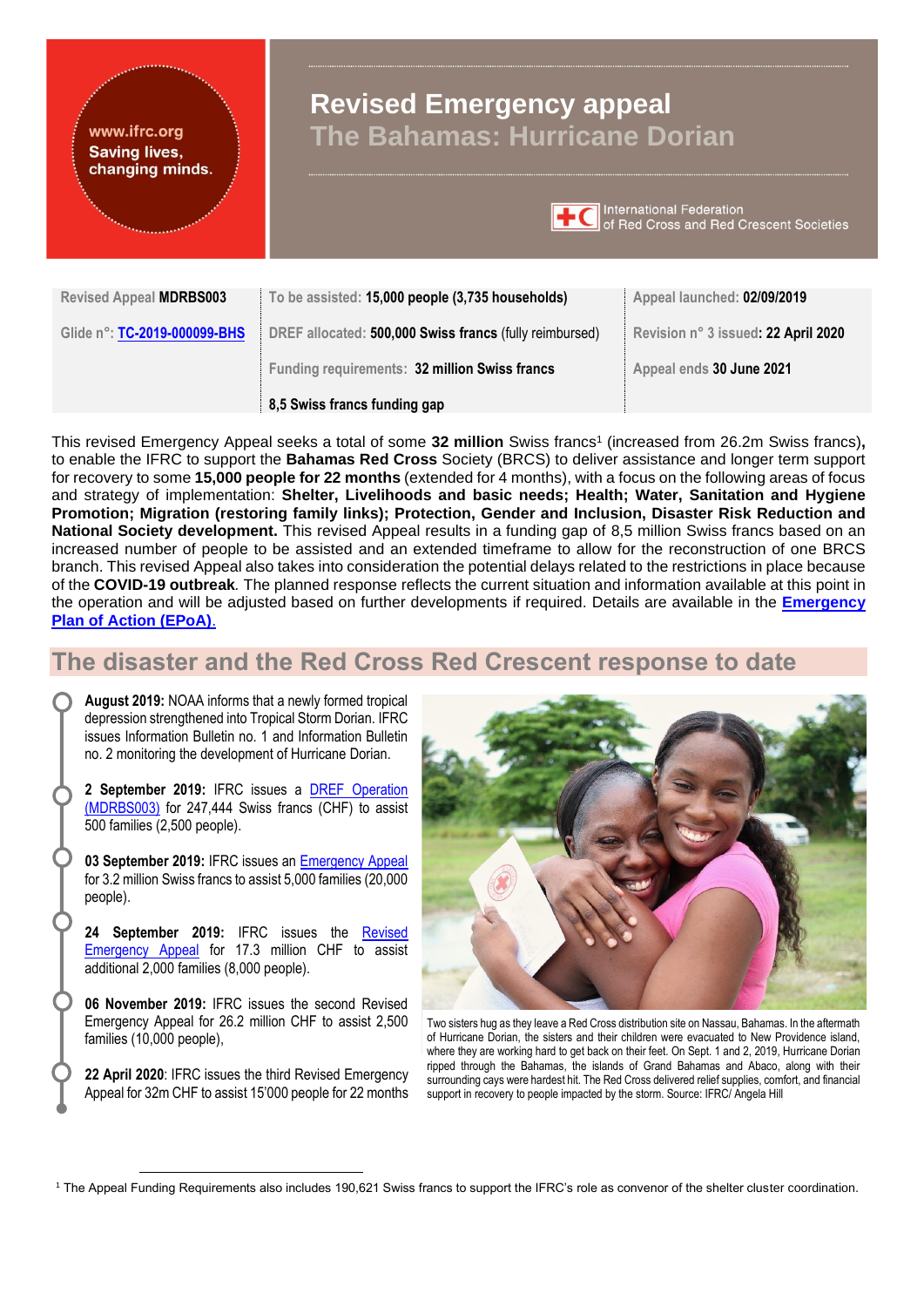New aspects of this revised emergency appeal include:

- Update on needs based on the evolving situation
- Scale-up focus for Shelter and Livelihoods early recovery intervention and decrease weight of relief interventions (household items, health, WASH).
- Strengthening of cross-cutting approaches such as Community Engagement and Accountability (CEA) and case management.
- Revision of targets based on the updated Plan of Action and budget.
- Increase funding requirements to CHF 32M
- Transition from an emergency response approach to an integrated mid- to long-term sustainable, programmatic approach.

It has been six months since Hurricane Dorian hit the country on 1 September 2019. It made several historical records as the strongest Atlantic hurricane documented to directly impact a landmass since records began, tying it with the Labour Day Hurricane of 1935. While the Bahamas has over 700 islands, the hurricane significantly impacted the islands of Abaco and Grand Bahama and the surrounding Cays. The official death count is 74 casualties<sup>2</sup> (63 Abaco and 11 Grand Bahama) and 282 persons still missing<sup>3</sup>. The Caribbean Disaster Emergency Management Agency (CDEMA) estimated a total of 15,000 people in need of food or shelter<sup>4</sup>, following the hurricane, with an estimated 5,000 people evacuating to Nassau, New Providence. The government stated Dorian caused USD 3.4 billion in losses and damage in the country<sup>5</sup>.

**Abaco Islands** were the most severely affected, particularly by the strong winds. Assessments of Abaco found widespread destruction, with thousands of houses levelled, telecommunications towers down, and water wells and roads damaged. **Water, electricity, sanitation and shelter continue to remain the priority needs** for the population of Abaco. Although the electricity grid is starting to be repaired and outside of Marsh Harbour power supply is starting to return. Data from the Ministry of Public Works and actors engaged with the shelter cluster has confirmed that destroyed buildings are concentrated in the area surrounding Marsh Harbour. In this area, the most ravaged are The Pea and The Mudd, which are mainly inhabited by groups in situation of vulnerability, as well as the area of Scotland Cay. Varying degrees of damage were also registered in critical infrastructure in Abaco such as health centres, Marsh Harbour port, airport and schools. Challenges continue as many people have not been able to return to their homes and remain relocated.

In **Grand Bahama**, the central and eastern parts were the most impacted, with homes damaged between Freeport and Deep-Water Cay. A damage assessment<sup>6</sup> carried by the Department of Social Services estimated 75 per cent of houses analysed near Eight Mile Rock West End, Freeport and East End, were destroyed or suffered major damage.

As of 28 February 2020, less than 250 hurricane-affected people remained in two shelters in New Providence (Bahamas Academy Auditorium and a hotel nearby (Poinciana Inn). The Kendal GL Isaacs Gymnasium was closed in mid-February. These figures **are decreasing on a weekly basis** as people find alternatives and the government also assesses other potential solutions.

#### **COVID-19 Preparedness and Response**

On 31 January 2020, IFRC launched a global [Emergency Appeal](https://www.ifrc.org/en/publications-and-reports/appeals/?ac=MDRCOVID19&at=0&c=&co=&dt=1&f=&re=&t=&ti=&zo=) (further revised in February and March 2020) to support its worldwide membership to deliver assistance and support to communities affected or at risk of being affected by the COVID-19 outbreak. Besides critical components such as health interventions, risk communication and community engagement (RCCE) and other forms of support to medical services, the global Emergency Appeal has a strong focus on National Society institutional preparedness. This component considers how the humanitarian landscape is changing due to challenges brought by the COVID-19 pandemic and considers the development of effective and relevant guidance to ensure that ongoing activities will factor in these new risks. As auxiliaries to public authorities, Red Cross and Red and Crescent National Societies have a strong role to play in supporting national COVID-19 response focused on preparedness, containment and mitigation against the pandemic. Focus is also given to supporting National Societies to maintain critical service provision to people affected by humanitarian crises through ongoing Emergency Appeals, while adapting to COVID-19. This includes ensuring the health and safety of

<sup>&</sup>lt;sup>2</sup> [NEMA update:](https://www.bahamas.gov.bs/wps/portal/public/gov/government/news/nema%20update%20death%20toll%20rises%20to%2074%20post-hurricane%20dorian/!ut/p/b1/vZbJkqM4EIafpR-AtgSI5Ygxm9lBrBcCDN4wxsYYME8_rpnp6K6OmqrDdBV5gYhMPulP_ZFapIt4kZ7z4bDL-0N7zk8v3ymTUUAxBYHmTE5mBKAFlEwhXaAUFy6iRbxO4HLVmjtJiobxlpwEn1Lu93EqLdM0xau1at0UEPf4og_ZdtD9FObz8qId9rBmKiLuVayt67NL9jkpHSuBkyslDvOz1onXStQe5bqYBMqPxFZrtc3huMY5ua69-_WRN3609SaIWjEwrAcOxMZzh5uyVnF25vZeYUmQ5o6zXKhjPPTs0gcUdT2PSezR2VFQ3HJ2MDGonP1Y1cK352aT52bBfzwCeK2FggDz1MIxBIdVSU5G_9a_k_BOvQ0_qLdp8P_qIfq4l-m7iJcV_J3wnkTv_kEnF8kzgf0lAYcAaBAIng9dwHlogRcxoDP_-Lhocz17RzDpfheBfuVOAIcGPmLXCk661evQkrgJ1uRsSSPAWLZwFwDTKpwy9IKlIDpBXMu_A20S80-gCBk9QMBXyM8GKsjmnhKw2BEQCYD45UD4WUDFNl3xRVK8fJGUUlWBMSgO0F8NZP44cL1ID0Xzfdw038F3kgeIgxzFkCzgSLQITwkzFTdzXEleNiV3Ia0P7T0cyK0m-pd8eVrvk13QGubkqNvTnPtdYM5UJY_eTGubJQoZdjvPt2zeSjteJdd7hIhNGutEf9RohxEPxiXaHEEUeLbyaPJS3KxZg6-q0Ea82SABzcapSOjpus-WirS30zuKVKs85lQghA3DRptatjy8pCYLR3yvTYc7STJduh1aNykzIWMuZ-aasMHKuEeXy95iKWiDlD5gSrxcbZN4FKFQ2daSWN6ccVfSRCwx2c7IkFTWC0ttm-oDG1tvnLnxYc2l5WMTgDkAeBX7ViGBWy9CU4JrKIGHKdGPZ0cMH9Skbxk_OkLYUt59YOO3ztyfBb52lWLDrwZSXyqp4tjg03f46tDQ7p_v4SsbczwDEcvRPMcAmubYRXhMALvitFHSnEy83S1eQY0LDiMn7xJ3XwV9u_F1nzh50CGcXLodpZkopBupd2NaF-5SOFxPllHM2ON4YE-losn-cee4rRQb-iy7Km2NkjLGjRCEwG4eA0EQdir2zc6K7_tLpVbr4BwSeTyj-Vo5NEUN-6J-KBsWOmbSk2FKlDfqeffZ3jySwXKnQNqT_W0SY7zZ3hTn2u-t3bdvH7iRZd8QdjKxC3HhAiCBya8738LSiPnU8o9PsQMAfPzyHkDchaZV_hBWqJZ7NvtoqFKfDfxtxgnMVwPRZwHfnnG2BL8a-Od7-MqNiIYI8ZDkn1OVZOHTjefnVM137vTPVKUMm71pS0s_zWN563bnPPZgdxODfV45BgUqaSstNSvh9826eZyc7SoO0WOOY7uKqO6u0NzmTJr4kne6TSD2vtrFtI6e7rKRHZPCyA0-w6zYici2V7oPhWbVOqVki-S6PZ18VthFcuKuwOHsHaKTyokm8qBftG7UIGZTFyqNcB-RQhDpvauEA0WW93W7uRpS3Qk0z8sTS45usL9ExWT7J5BSBnfnumzr9Lw3JNuqxItLM-i6bjCeOse_RKUMzc94Xjx-xvjtL5_Y0qY!/dl4/d5/L2dBISEvZ0FBIS9nQSEh/) Death Toll Rises to 74 post-Hurricane Dorian, 28 Feb. 2020

 $3 \overline{\text{As of 1st October 2019 - NEMA}}$ 

<sup>4</sup> According to Caribbean Disaster Emergency Management Agency (CDEMA)

<sup>5</sup> The USD **3.4 billion-impact** was divided as 72 per cent in damage, 21 per cent in losses and 7 per cent in additional costs with the private sector absorbing almost 90 per cent of total losses. Abaco suffered 87 per cent of the losses and 76 per cent of the damage<sup>5</sup> (<sup>5</sup> IADB November 2019. [Assessment of the Effects and Impacts of Hurricane Dorian in the Bahamas\)](http://idbdocs.iadb.org/wsdocs/getdocument.aspx?docnum=EZSHARE-1256154360-486)

<sup>&</sup>lt;sup>6</sup> Department of Social Services, Grand Bahama Report on Assessments related to Hurricane Dorian, 9 September 2019 – 9 October 2019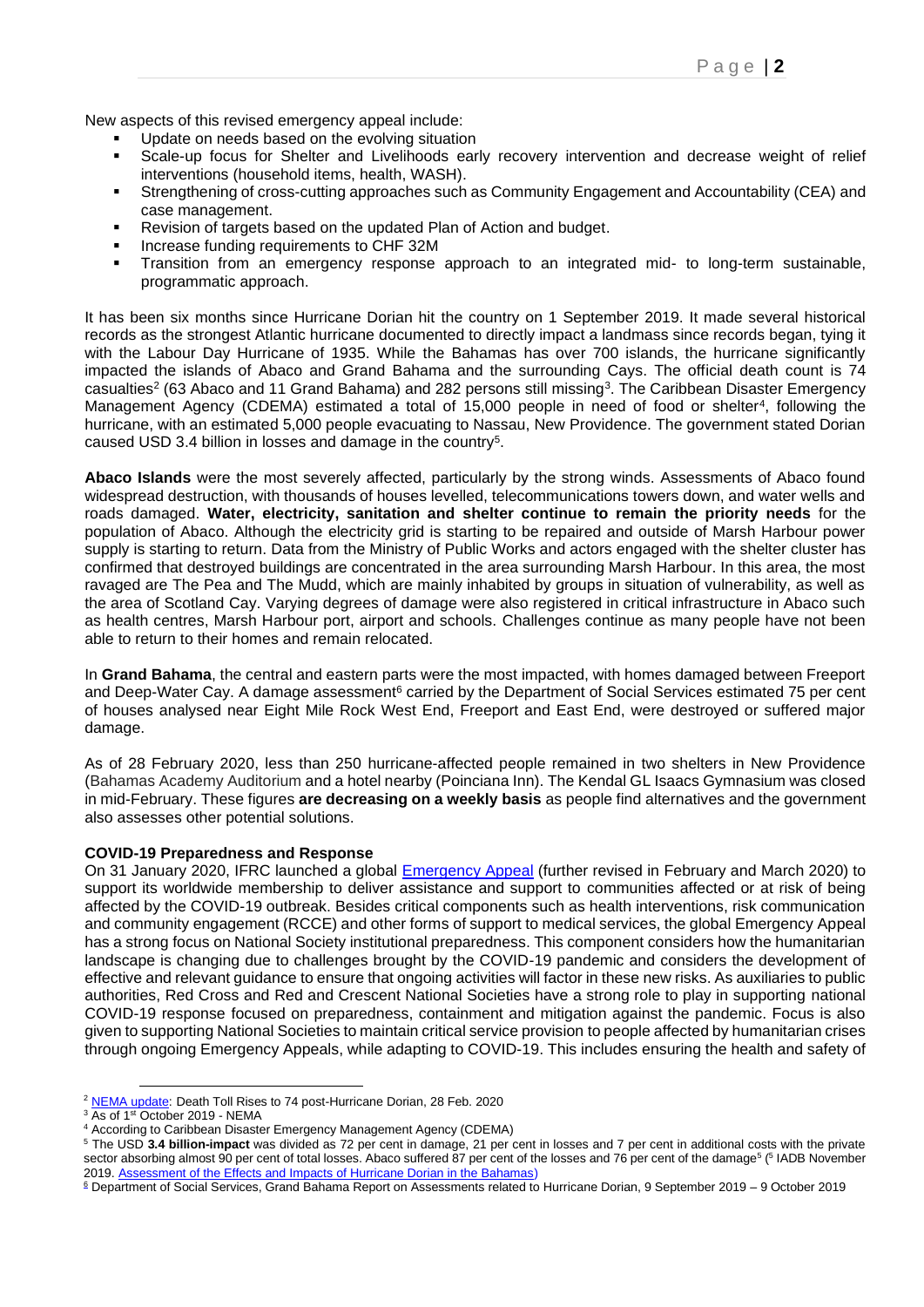staff and volunteers and developing plans specifically for emergency health service provision where relevant. As such, the National Society actions dedicated to COVID-19 and those conducted through ongoing operations will be **mutually beneficial and built upon programmatic synergies**. IFRC continues to assess how emergency operations in response to disasters and crisis should adapt to this particular crisis and provide necessary guidance to its membership on the same. The IFRC revised global Emergency Appeal complements both the UN Global Humanitarian Response Plan and is linked to the Strategic Preparedness and Response (SRP) Appeal of the World Health Organization (WHO), launched in February and the WHO revised strategy from April 2020 to support countries improve prevention and response.

Between the preparation of this revised appeal and its publication, the COVID-19 outbreak turned into a pandemic, as confirmed by WHO on 11 March 2020. While at the time of publication, the Bahamas had a low level of suspected cases, travel restrictions and other variables are expected to impact the timeline and implementation of activities of the operation. A contingency plan is in place to both protect volunteers and staff of the BRCS and IFRC, as well as scenario planning on how the pandemic may impact the Bahamas Dorian Operation. Up to date information on the activities of BRCS as part of the national COVID-19 response and covered outside of this revised appeal is available on the [IFRC GO Platform.](https://go.ifrc.org/emergencies/3972#details)

# **The operational strategy**

#### **Summary of Red Cross response to date**

The **Bahamas Red Cross Society (BRCS)** has a national headquarters, two local centres (Grand Bahama and Abaco branches) and 14 groups (small branches) with 147 volunteers and 16 staff members. The BRCS began its work in 1939 and it works as an auxiliary to the Government of The Bahamas. Its main programmes before the hurricane focused on first aid and social assistance (Meals on Wheels and donation of clothing to vulnerable groups). Immediately after the hurricane hit, BRCS volunteers and staff tirelessly worked to provide first aid, prehospital care, psychosocial support, household items including locally received donations, restoring family links (RFL). For further details see Operations Update no.2 and previous Emergency Plan of Action.

Up to end of February 2020, the BRCS through the appeal and other local contributions, has reached:



#### **Needs assessment and targeting**

**Shelter:** 29,472 persons in 9,000 homes were affected by Dorian, in excess of 11 million square feet of structures have sustained some damage on the two islands<sup>7</sup>. In Abaco more than 75 percent of the dwellings were somehow affected and approximately 57 percent of the houses were severely damaged. For Abaco, the north part of the islands from Cooper's Town down, the west Cays and the towns in the Marsh Harbour area (Murphy Town, Spring City, etc.) were severely affected. The most affected areas in Grand Bahama are on the west part of the island and the East End (Pelican Point, Rocky Creek and McLean's Town sub-division). Inside of the Grand Bahama Port Authority area the homes suffered heavy flooding, this affected their electrical and plumbing systems, doors and total loss of their furniture.

<sup>7</sup> World Health Organization, Inter-American Development Bank, UN Economic Commission for Latin America and the Caribbean, Pan American Health Organization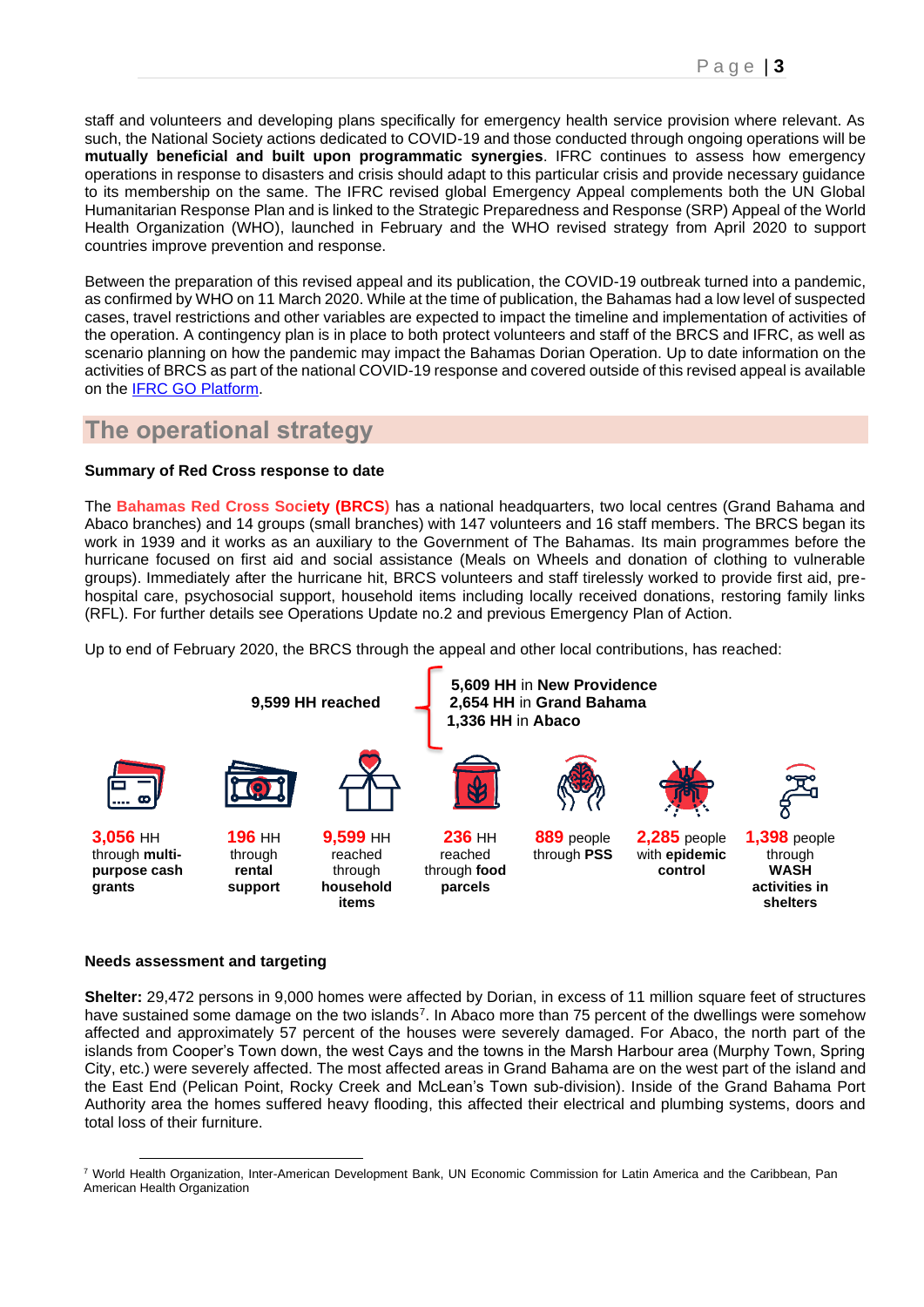Affected households have had to reallocated in some cases to New Providence and other islands. In order to return to their original homes or location, families are in need to rental support while their homes are repaired or assistance to complete repairs depending on the level of damage.

**Livelihoods and basic needs:** Affected households need a wide range of immediate and basic goods and services, including but not limited to food, shelter, clothing, educational support, communication, transportation and debt-repayment. The hurricane affected the main source of income of several groups including small fisherman and crawfish, small businesses and farmers. These vulnerable groups are in need of financial assistance, asset replacement and mentoring to restart their livelihoods.

**Health:** As public health services have resumed; the recovery needs continue in the area of psychosocial support and prevention of vector-borne diseases. The people of Abaco and Grand Bahama have experienced traumatic events and loss and will continue to have significant psychosocial needs. The BRCS has the capacity, interest, and partnership links to provide ongoing psychosocial support services to those affected by Dorian. While the start-up of PSS services was fast in Nassau, and the capacity of Grand Bahama to provide support services is being built, the population of Abaco remains underserved.

**Water, sanitation and hygiene promotion:** Drinking water supply needs are reportedly met by bottle water distribution and agency operated small Reverse Osmosis plants. Drinking water was sourced entirely from bottled water before the storm, and household water treatment for potable water is not expected to be in great demand. In Abaco, Water Mission and the Sewerage Corporation are supporting with water distribution as certain areas such as Marsh Harbour service is still disrupted. Sanitation systems are still in need of assessment, particularly smaller, household level systems in areas that have been difficult to access since the hurricane. However, with the most affected areas largely depopulated, health risks are limited at present. Sanitation needs are temporarily supported with portals/serviced temporary toilets. Debris clearing, and waste management assistance is also a priority.

#### **Protection, Gender and Inclusion:**

Early protection, gender and inclusion (PGI) assessments highlighted the concerning situation of undocumented Haitian migrants with increasing number in detention and deports creating stress and fear within the communities. Many are hiding and hence not accessing humanitarian aid, and essential services, including health services hindering the overall recovery and resilience-building. <sup>8</sup> Overcrowding and lack of privacy in the collective shelters (Nassau) could increase the risk of sexual and gender-based violence (SGBV) and there are concerns over the ability of women and girls to safely access toilets and bathing facilities, particularly during the night. In Marsh Harbour where electricity is still disrupted lack of light at night also poses an increased risk for vulnerable groups. Migrant women who are often living in shantytowns are at particular risk of SGBV due to an array of challenges such as discrimination on the grounds of gender and ethnic origin. Their low socioeconomic status and social exclusion exposes them to multiple and intersecting forms of violence, including domestic violence

**Migration**: Haitian migrants, particularly those who are undocumented, are at heightened risk of vulnerability and having lack of access to services due to fears of deportation, as well as long-standing discrimination that has worsened since the hurricane. People who remained in Abaco after Hurricane Dorian expressed fear of deportation if they accepted evacuation to Nassau. According to interviews with members of this community, they are likely unwilling to relocate and expect to return to Abaco when the situation stabilizes. Against this backdrop, further efforts will be needed to ensure conditions for returnees, particularly vulnerable children and families, and to guarantee that they are reached by timely and appropriate social services. Many Haitians have reported no safety net of relatives.

**Community engagement and accountability:** Community participation is crucial in ensuring needs are accurately met (and thereby, reduce vulnerability), and in putting the people being served at the core of Red Cross Red Crescent Movement's humanitarian assistance. Apart from receiving correct information and referrals for services where needed, service users also need to be engaged in two-way communication with BRCS and partners to ensure community feedback is considered in programme design and implementation. In the recovery phase, there is a strong need to boost proactive communication and information sharing with people affected as relief assistance finalizes and more targeted medium to long-term programmes come in place

**Disaster Risk Reduction**: Communities do have capacities to varying degrees, which, when strengthened and used properly, will enable them to reduce their vulnerability and better participate in decision-making processes to

<sup>8</sup> [Ava Trunquest, "Lowest of the Low," claims immigration Targeting Abaco Churches, Eye Witness News \(28 October 2019](https://ewnews.com/lowest-of-the-low-claims-immigration-targeting-churches)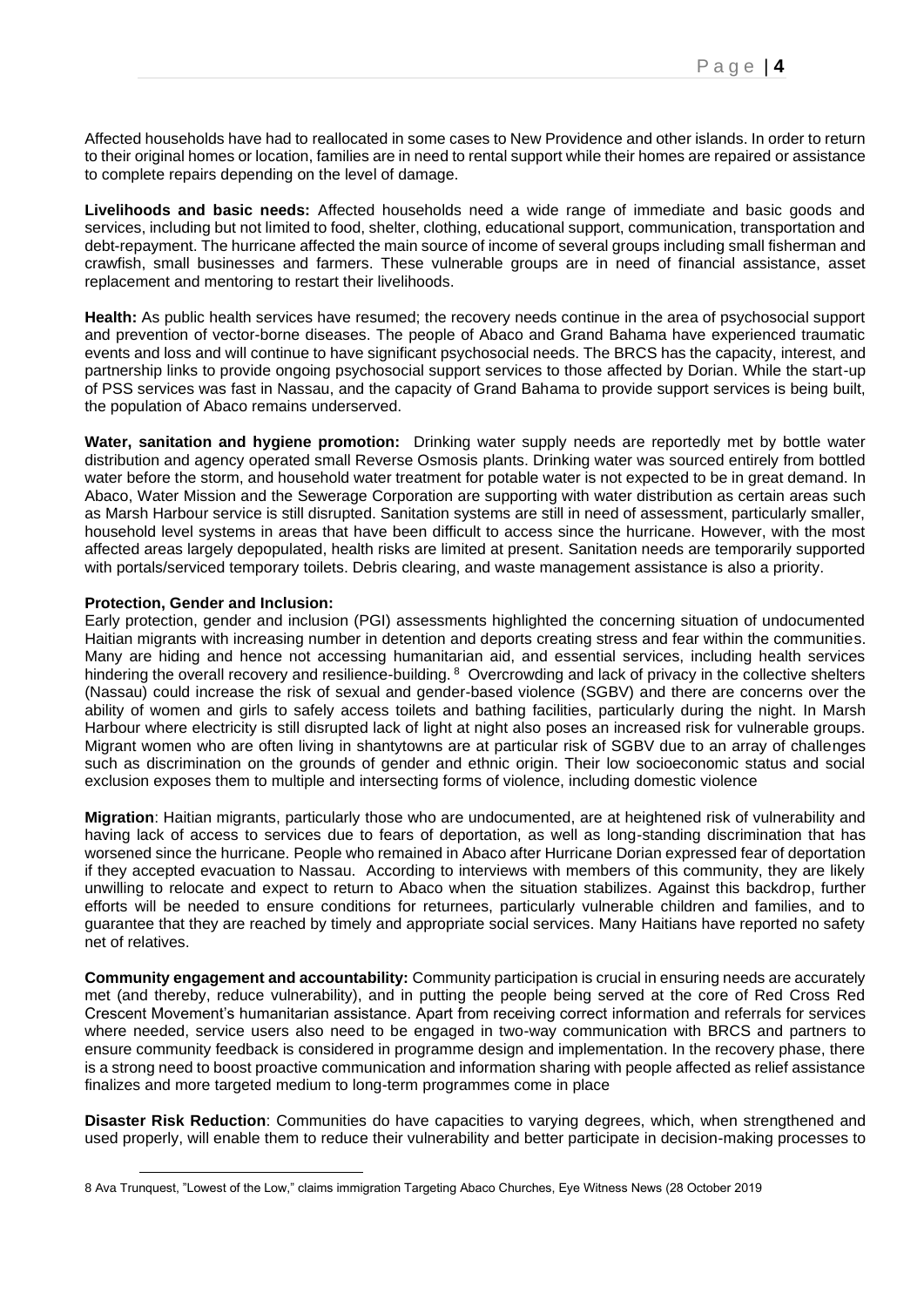meet their own needs especially now after Hurricane Dorian. It is therefore necessary to increase the capacity of the local communities that have been affected by Hurricane Dorian, which would facilitate their recovery and ensure their future sustainability under the long-term vision and framework of Disaster Risk Management and Climate Change of the Bahamas Red Cross Society. There is a need to increase resilience at community level using specific risk reduction tools such as the Vulnerability & Capacity assessment (VCA), promote the integration of community early warning systems (CEWS) and continue to equip community disaster response teams (CDRT) raising awareness on environmental protection in close coordination with relevant partners

**National Society Development:** National Society Development (NSD) has been addressed since the start of the operation. The National Society had already embarked upon their development process with the Organisational Capacity Assessment and Certification (OCAC) carried out in January 2019. The OCAC team reviewed the progress and developed a comprehensive NSD plan of action in cooperation with the BRCS leadership in October 2019 and this plan is the basis for NSD in the EPOA. Areas such as volunteering, finance and HR procedures, branch development have been addressed since the beginning of the operation. The strategic planning process is about to start and several policies are about to be adopted by the board. The NSD plan is long term with a clear change agenda and will need support beyond this emergency appeal.

#### **Targeting**

The operation aims to assist the most vulnerable population affected by Hurricane Dorian from **Grand Bahama, Abaco** and affected cays; and the displaced population living in Nassau, **New Providence** after the hurricane. The overall vulnerability criteria include the following factors:

| <b>Family composition and social characteristics</b>                                                                                                                                                                                                                                                        | <b>Social and Economic Characteristics</b>                                                                                                                                                   |
|-------------------------------------------------------------------------------------------------------------------------------------------------------------------------------------------------------------------------------------------------------------------------------------------------------------|----------------------------------------------------------------------------------------------------------------------------------------------------------------------------------------------|
| - Single headed households (HHs)<br>- HHs with elderly individuals (60+)<br>- HHs is made up of 5 members or more<br>- Household member(s) have a disabilities,<br>chronic illness, or special needs<br>- HHs with children<br>- Female headed households<br>- HHs with a member who is pregnant or nursing | No income / jobless and nobody in the<br>-<br>family receives a pension, social assistance<br>or other support<br>- Household is property owner or not<br>Legal status unknown<br>$\sim 100$ |

For specific interventions additional selection criteria is applied as follows:

**Financial assistance programme:** Criteria integrated household displaced by the hurricane, and people living in shelters.

**Rental assistance programme:** Affected households whose homes were categorized under **major damage or destroyed**

**Housing repair programme:** Affected property-owners whose homes were categorized under **minimal to moderate damage** in Abaco and Grand Bahama.

#### **Coordination and partnerships**

Red Cross Red Crescent Movement partners (American Red Cross and Canadian Red Cross Society) are present in country and are supporting BRCS's response both through the IFRC's Emergency Plan of Action and bilaterally. In order to ensure and facilitate coordination between partners, BRCS, IFRC, American Red Cross and Canadian Red Cross continue to coordinate on a weekly basis to discuss the interventions to date, provide update, identify challenges and how to best support the National Society's continued efforts in a coordinated manner. See EPoA for further details on activities implemented by American Red Cross, Canadian Red Cross and the International Committee of the Red Cross (ICRC).

The response to Hurricane Dorian's impact is led by the Government of the Bahamas, through the National Emergency Management Agency (NEMA) and in coordination with the CDEMA. NEMA has established its Emergency Support Functions (ESF) humanitarian coordination structure, composed of 15 ESFs with their own lead ministries or departments to align response sectors between relevant stakeholders. Although the Inter-Agency Standing Committee (IASC) cluster approach was not officially activated, coordination between humanitarian partners, led by NEMA, with support from CDEMA and previously from OCHA, was established upon the request of the Government of The Bahamas. The regional and international humanitarian community has designated focal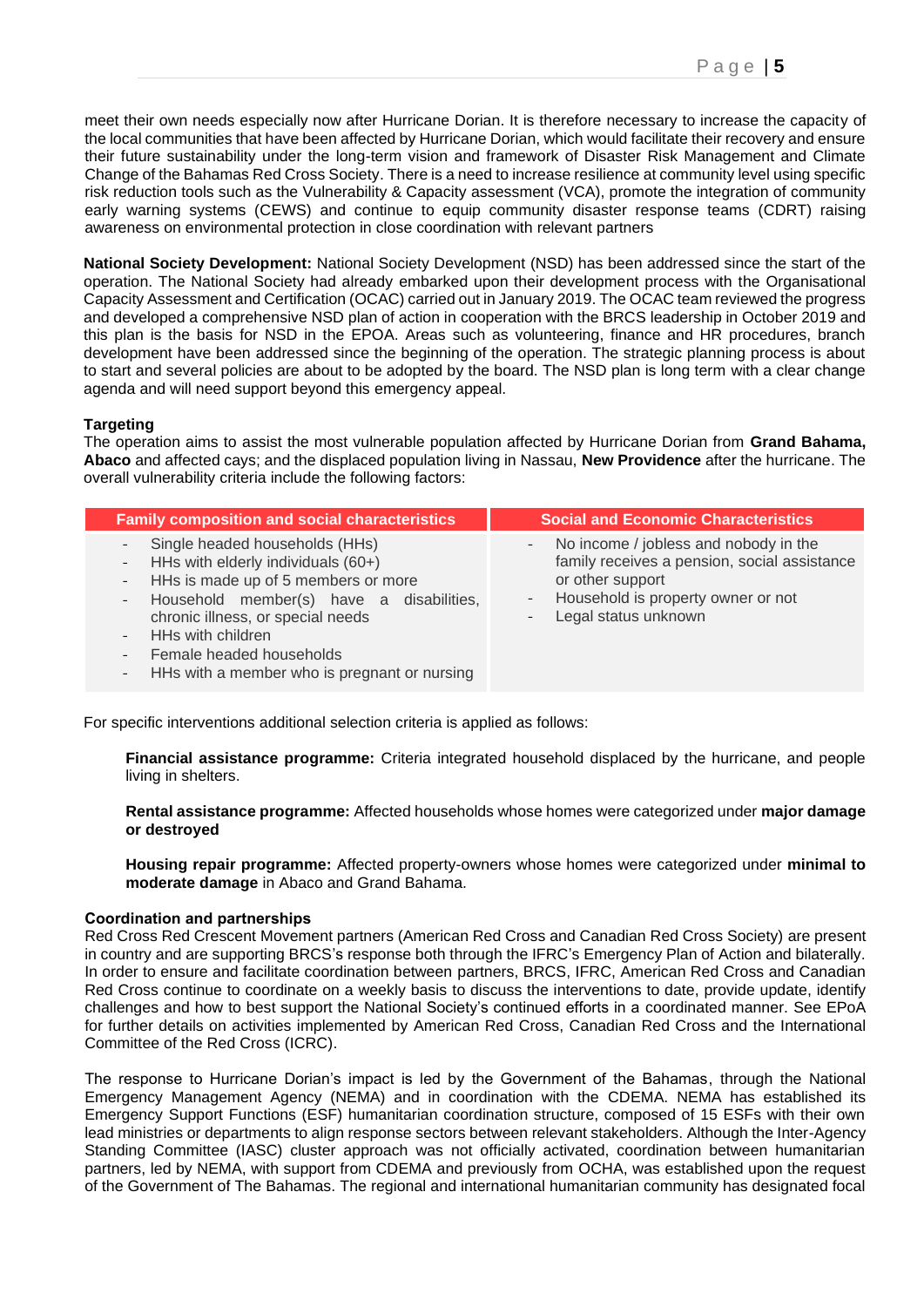points for each of the relevant Emergency Support Functions to strengthen support and coordination efforts. The Shelter Sector is within the Emergency Support Function ESF 6, Mass care and Shelter service, together with CCCM. Debris removal, early recovery, and other related areas are included in the ESF 3. The IFRC, fulfilled its role as chair of the *Red de Fondos Ambientales de Latinoamérica y el Caribe* (RedLAC) Shelter Working Group and Global Shelter Cluster lead agency for natural disasters, and on request of NEMA, deployed a Shelter Coordination Team (SCT) to support existing coordination mechanisms and lead the Bahamas Shelter Sector (BSS).

Under the leadership of the new established Ministry of Disaster Preparedness, Management and Reconstruction, the overall coordination has been transferred early December 2019 to the Disaster Reconstruction Authority (DRA), for NEMA to transit back to preparedness. BRCS and IFRC coordinate closely with the DRA specially in relation to shelter programming in Abaco and Grand Bahama.

More than 40 humanitarian organizations (UN System, International Organizations and Non-Governmental Organizations) are present in The Bahamas. While most base their operations in Nassau, response efforts focus on central and north Abaco and in Freeport, Grand Bahama.

# **Proposed Areas for intervention**

The overall objective of the operation is to provide immediate life-saving and longer-term support for recovery to 15,000 people affected by Hurricane Dorian focusing on Shelter (including distribution of household items); Health; Water, sanitation and hygiene promotion; Livelihoods and basic needs through multi-purpose cash grants; Protection Gender and Inclusion; Migration, Disaster Risk Reduction; and National Society Capacity Strengthening.

## **Areas of Focus**



#### **Shelter People targeted: 8,000 (2,000 households)** Male: 4,000 Female: 4,000 **Requirements (CHF): 6,000,000**

#### **Proposed intervention**

**Shelter Outcome 1: Communities in disaster affected areas restore and strengthen their safety, wellbeing and longer-term recovery through shelter and settlement solutions** 

**Shelter Output 1.1:** Short-term and mid-term shelter and settlement assistance is provided to affected households

#### **Activities completed:**

- Coordination with government and other stakeholders
- Assessment of immediate and early recovery shelter needs, capacities and gaps, and mid-term shelter solutions, including market assessments
- Identification of target families during the emergency phase provided with household items
- Procurement and distribution of emergency shelter and household items (tarpaulins, light blankets, kitchen sets, toolkits, cleaning kits) to at least 2,000 households<sup>9</sup>
- Identification of target families to be provided with medium term shelter and settlement needs 235 Rental grants

#### **Activities planned to be carried out:**

- Provision and monitoring of rental grants on a monthly basis for 6 months
- Identification of target families to be provided with safe, sustainable and secure settlement conditions Repairs for 500 homes

 $9$  The BRCS received additional donations of items (which enable to reach at least 2,319 households with shelter items). However, items were distributed based on availability per island, so a standard package was not often possible to distribute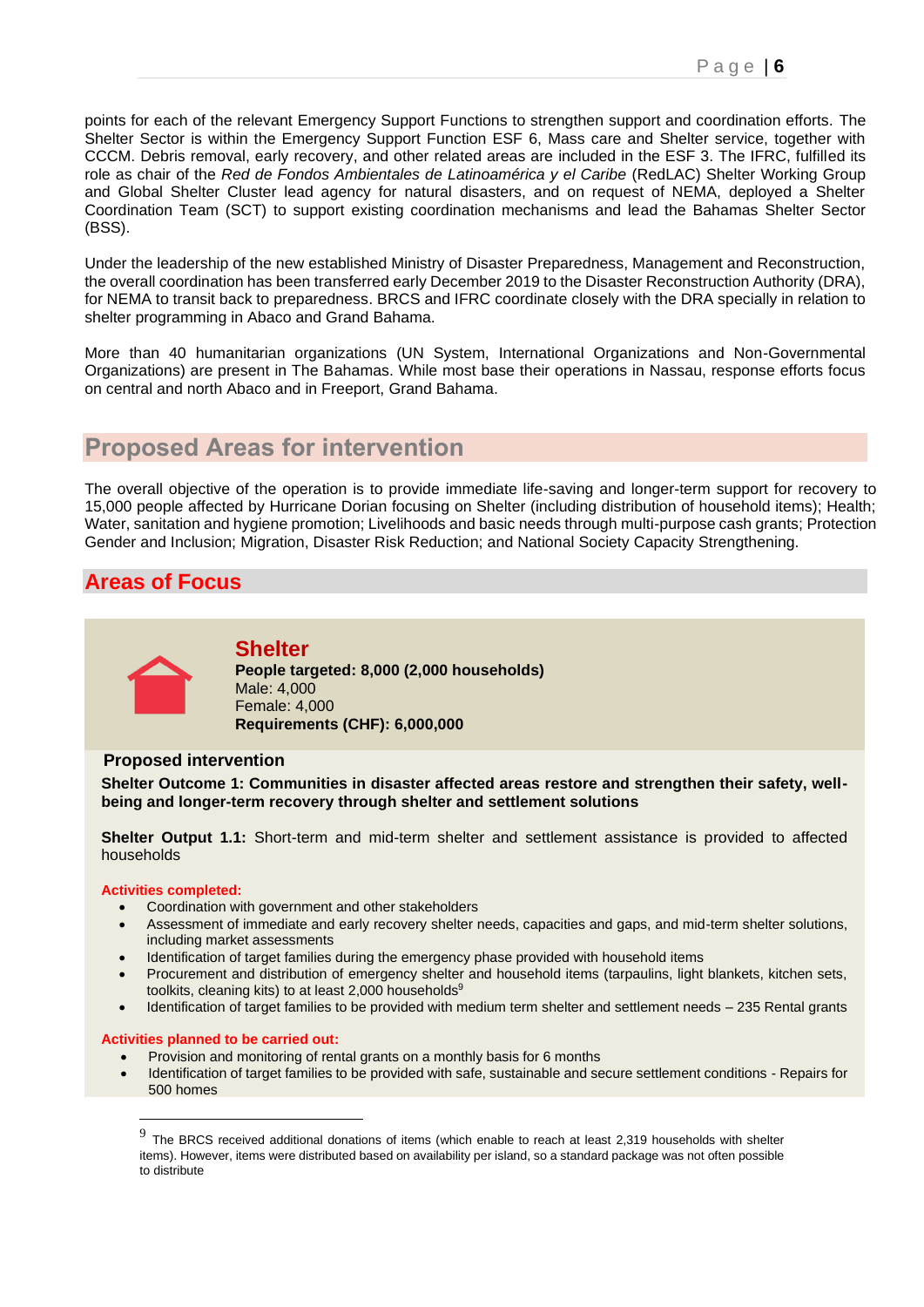• Repair of homes to support safe, sustainable and secure settlement conditions for 500 families and monitoring

**Output 1.2:** Technical support, guidance and awareness raising in safe shelter design and settlement Shelter planning and improved building techniques are provided to affected households

#### **Activities completed:**

- Production and distribution of (information, education and communication) IEC materials for 500 families
- Orientations on assessments implementation for volunteers
- Orientations to volunteers on the best use of the distributed shelter and household items
- Orientations to affected households on the best use of the distributed shelter and household items
- Regional technical shelter focal point monitoring visits
- Regional support 6 months

#### **Activities planned to be carried out:**

- Development of rental assistance guideline & case study
- Evaluation/ lessons learned workshop on shelter response
- Trainings for construction professionals and for the community on Build Back Safer
- Training of Trainers on Participatory Approach for Safe Shelter Awareness (PASSA) Youth/Plus
- Training of all under one roof for BRCS staff and volunteers
- PASSA Youth/Plus sessions for affected households
- Hiring of shelter staff to support implementation of activities (2 delegates Abaco + Grand Bahama) national staff, and daily workers



## **Livelihoods and basic needs**

**People targeted: 12,224 (3,056 households) Male: 6,112 Female: 6,112 Requirements (CHF): 12,900,000**

#### **Proposed intervention**

**Livelihoods and basic needs Outcome 2: Communities, especially in disaster and crisis affected areas, restore and strengthen their livelihoods** 

**Livelihoods and basic needs Output 2.1:** Skills development and/or productive assets and/or financial inclusion to improve income sources are provided to target population.

#### **Activities planned to be carried out:**

- Define livelihoods restoration, strengthening and protection strategy
- Selection and registration of livelihoods target groups and individuals
- Carry out livelihoods and household economy baseline
- Support 130 affected business owners to restore their economic activity through cash & voucher assistance (CVA)
- Support 130 affected business owners to strengthen and protect their livelihood activities (coaching, training, etc) in order to achieve greater economic security and to increase resilience to future disasters.
- Consulting service (Livelihoods Reference Centre) for technical training
- Monitoring of livelihood restoration, strengthening and protection activities
- Lessons learned workshop for livelihoods activities
- Staff to support livelihoods activities (1 Livelihoods delegate + 2 officers)

**Livelihoods and basic needs Output 2.2:** Community awareness activities on livelihoods strengthening and protection are carried out with target communities and public actors.

#### **Activities planned to be carried out:**

• Livelihoods Programming Course (LPC)

**Livelihoods and basic needs Output 2.3:** 3,056 households are provided with unconditional/multipurpose cash grants to address their basic needs

#### **Activities completed:**

- Feasibility analysis, market assessment and monitoring of local Financial Service Provider (FSP) status
- Program sensitization with key stakeholders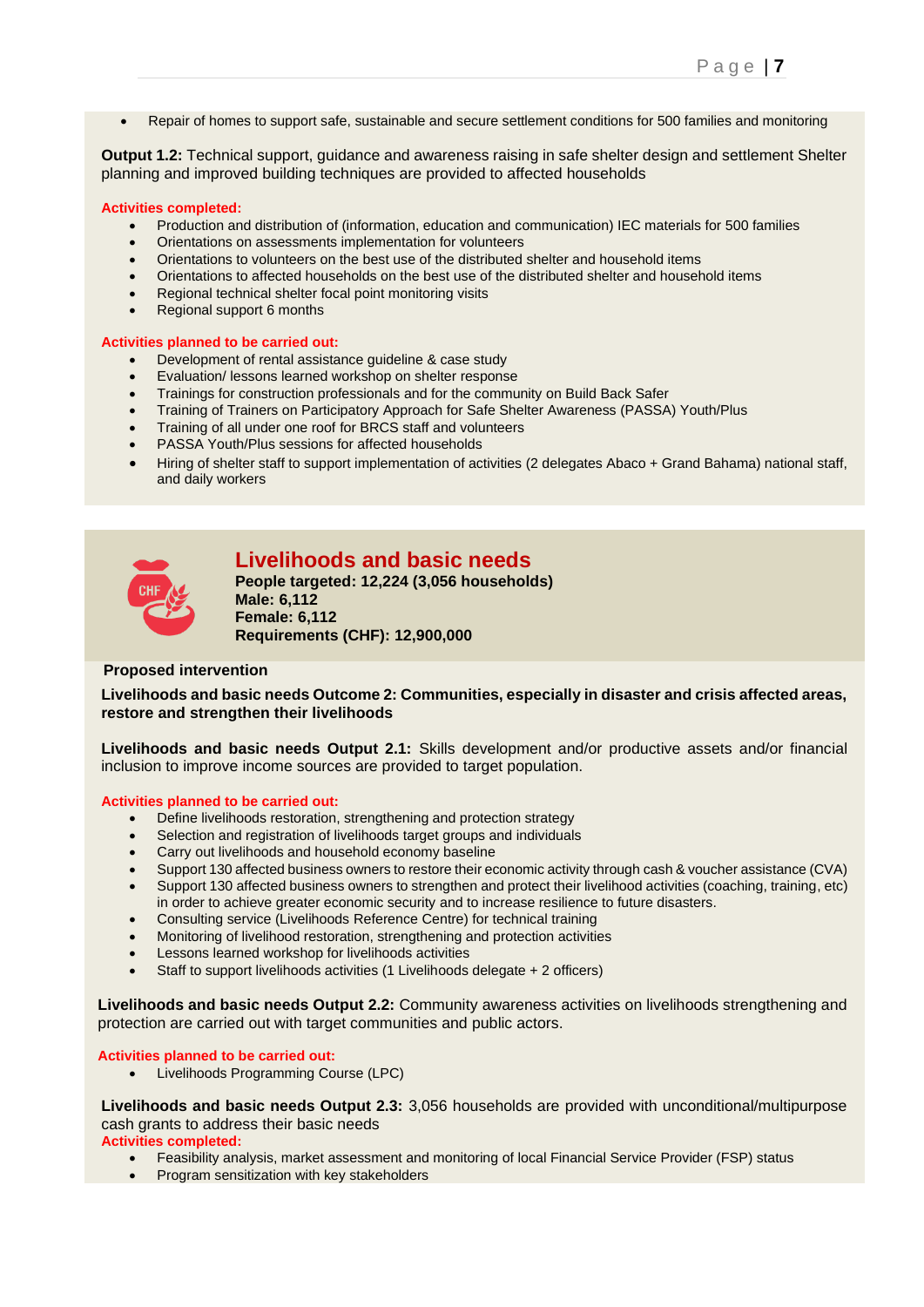- Mobilize volunteers to conduct cash & voucher assistance (CVA)
- Develop and implement CEA activities tailored for livelihoods programming, including feedback & complaints mechanism.
- Conduct detailed identification of households based on pre-set selection criteria using ODK.
- Registration and verification of selected households.
- Distribution sites or methods are analysed against the Minimum Standards on Protection, Gender and Inclusion in Emergencies and resulting action plan is implemented
- Rental for distribution centre
- Distribution of multipurpose cash payment mechanism (Visa prepaid debit cards) and provision of payment instalments to 3,056 households that have received Visa prepaid debit cards.
- Co-lead Cash Working Group
- CVA staff to support activities (RIT, CVA delegate, financial assistance officers, daily workers)

#### **Activities planned to be carried out:**

- Monitor card use and complaints response mechanism (in English and Creole)
- Conduct post-distribution monitoring and final card reconciliation
- Update of feasibility analysis and registration of target households
- Distribution of MPCGs to vulnerable 250 households (recovery focus)
- Monitor use and collection of feedback on satisfaction of needs
- Conduct a Lessons Learned workshop on CVA
- Develop a CVA case study
- Conduct CVA level II training for volunteers

| ٠ |  |
|---|--|
|   |  |

### **Water, sanitation and hygiene**

**People targeted: 8,000 (2,000 households) Male: 4,000 Female: 4,000 Requirements (CHF): 800,000**

#### **WASH Outcome 3: Immediate reduction in risk of waterborne and water related diseases in targeted communities**

**WASH Output 3.1:** Daily access to safe water which meets Sphere and WHO standards in terms of quantity and quality is provided to target population

#### **Activities completed:**

- Coordination with local authorities and other actors working on WASH
- Conduct initial assessment of the water, sanitation and hygiene situation in targeted communities and continuously monitor the water, sanitation and hygiene situation in targeted communities
- Provide safe water targeted communities through distribution of donated bottled water
- Distribute jerry cans and buckets with lids to at least 2,000 households.
- Procurement and distribution of water filters (1,500)
- Procure WatSan Kit 2 and Storage tank 2.4 litres

**WASH Output 3.2:** Hygiene promotion activities which meet Sphere standards in terms of the identification and use of hygiene items provided to target population

#### **Activities planned to be carried out:**

- Induction training on hygiene promotion activities for volunteers
- Provide hygiene promotion to 500 identified households who are supported with housing repairs including provision of IEC materials (including participatory hygiene and sanitation transformation PHAST materials)

**WASH Output 3.3:** Hygiene-related goods which meet Sphere standards and training on how to use those goods is provided to the target population

**Activities completed:**

- Determine the needs for hygiene items, including soap, water storage, and menstrual hygiene for each selected? community based on health risks and user preference in targeted communities in coordination with the WASH group or cluster.
- Distribution and monitoring of hygiene kits, to affected families (including in-kind donations)

**WASH Output 3.4:** Improved access to and use of adequate sanitation by the target population is provided **Activities ongoing:**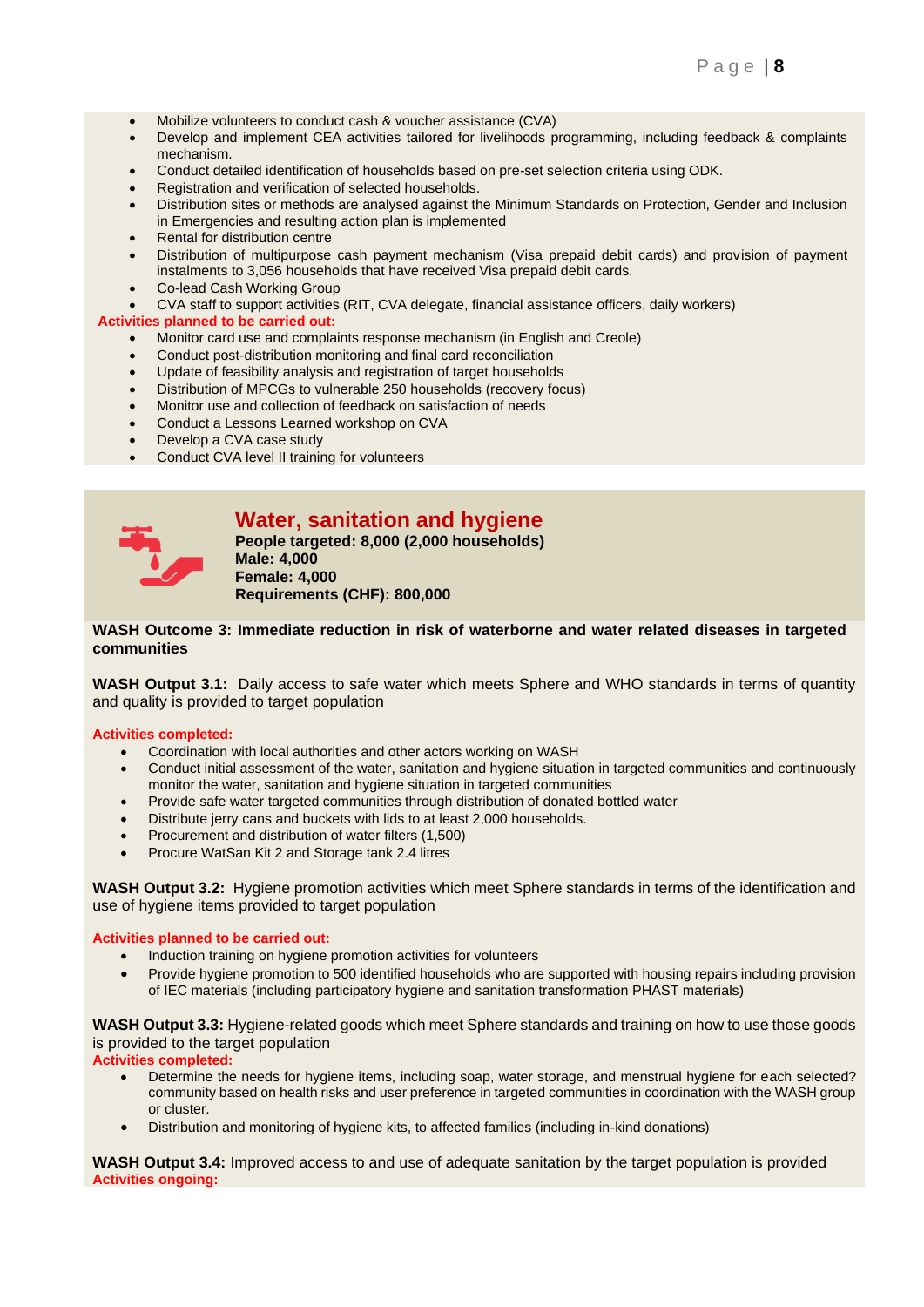- Provide sanitation solutions (toilets and hand-washing stations) in collective centres
- Support cleaning activities in the collective centres
- Repair toilets in the 500 homes supported by the shelter programme



# **Health**

**People targeted: 8,000 (2,000 households) Male: 4,000 Female: 4,000 Requirements (CHF): 400,000**

#### Proposed intervention

#### **Health Outcome 4: The immediate risks to the health of affected populations are reduced**

**Output 4.1:** Target population is target with rapid medical management of injuries and disease

#### **Activities completed:**

- Red Cross emergency medical team (EMT) service provision to 400 people from Odyssey airport to preferred hospital.
- First aid training for affected communities (in Abaco, Grand Bahama and New Providence)
- Replenishment of first aid materials

**Health Output 4.2:** Epidemic prevention and control measures carried out.

#### **Activities completed:**

- Continuous assessment of the health risks of the population in collective centres and communities where activities are carried out
- Development and release of key messages aligned with Epidemic Control for Volunteers in collective shelters and affected areas in Grand Bahama and Abaco (focusing on prevention of diarrhoea, acute respiratory infections, and other infectious diseases).
- Procurement and distribution of long-lasting insecticide-treated nets (LLITNs) to 2,000 families
- Training of 50 volunteers in key public health messages (in coordination with epidemic prevention and WASH actions)

#### **Health Output 4.3:** Psychosocial support provided to the target population

#### **Activities ongoing:**

- Recruit and develop roster of trained volunteers specialising in psychology and counselling.
- Psychosocial support services that provide psychoeducation on positive copings skills and grounding techniques are available and provided at the Bahamas Red Cross PSS cottage, in shelters and branches.
- Psychosocial support training for 60 volunteers and staff
- Carry out PSS activities in afterschool centres or child friendly spaces in coordination with PGI component
- Support PSS officers

#### **Outcome 5: The medium-term risks to the health of affected populations are reduced Health Outcome**

#### **Health Output 5.1:** Gaps in medical infrastructure of the affected population filled **Activities completed:**

• Procurement of 1 vehicle and conversion into ambulance

**Activities planned:**

- Stock replenishment for ambulances
- Training in for BRCS staff on EMT (driving certification, equipment to operate ambulances)
- Operational running costs for 2 ambulances

#### **Health Output 5.2:** Community based disease prevention and health promotion measures provided **Activities planned:**

- e community-based health and first aid (CBHFA) (with integrated modified PHAST) Training of Trainers
- eCBHFA training for Abaco and Grand Bahama branches
- Support community action plans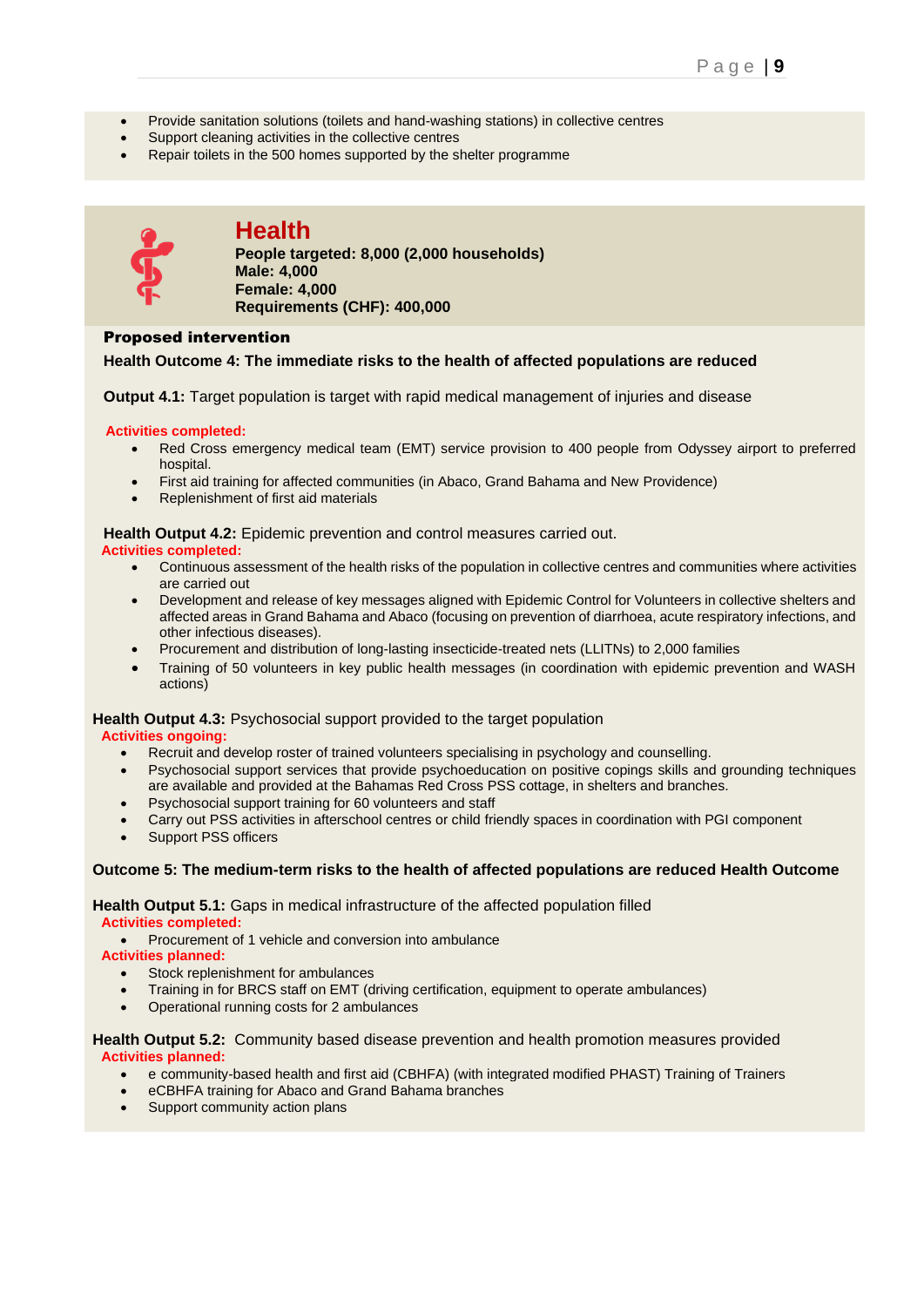

# **Protection, Gender and Inclusion**

**People targeted: 3,460 (865 households<sup>10</sup>) - indirect** Male: 1,730 Female: 1,730 **Requirements (CHF): 100,000**

**Inclusion and Protection Outcome 6: Communities identify the needs of the most vulnerable and particularly disadvantaged and marginalized groups, as a result of inequality, discrimination and other non-respect of their human rights and address their distinct needs** 

**Inclusion and Protection Output 6.1:** NS programmes improve equitable access to basic services, considering different needs based on gender and other diversity factors.

#### **Activities ongoing:**

- Assess specific needs of the affected population based on criteria selected from the minimum standard commitments on gender and diversity
- Support sectoral teams to include measures to address vulnerabilities specific to gender and diversity factors (including people with disabilities) in their planning
- Hold basic 1/2 day training with IFRC and NS staff and volunteers on the IFRC Minimum Standard Commitments (MSCs)
- Support sectoral teams to ensure collection and analysis of sex-age and disability-disaggregated data (see guidance in (forthcoming) revised MSCs
- PGI specialist to support activities

**Inclusion and Protection Output 6.2:** Emergency response operations prevent and respond to sexual-and gender-based violence and all forms of violence against children.

#### **Ongoing activities:**

- Conduct training on PGI minimum standards
- Use Minimum Standard as a guide to support sectoral teams to include measures to mitigate the risk of SGBV
- Develop Standard Operating Procedures (SOPs) for Protection/SGBV including mapping of referral pathway (in
- line with the forthcoming SOP template in the revised Minimum Standard Commitments)
- Dissemination on key messages on how to report misconduct in key location and with Red Cross personnel and volunteers
- Include messages on preventing and responding to SGBV in all community outreach activities
- Hold basic day training with IFRC and NS staff and volunteers on addressing SGBV
- Map and make accessible information on local referral systems for any child protection concerns
- Provide essential services (including reception facilities, and access to education, health, shelter, and legal services) to unaccompanied and separated children and other children on their own
- Training for BRCS staff and volunteers on migration basic issues
- Translation cost for activities (Creole)
- Volunteers, staff and contractors sign, are screened for, and are briefed on child protection policy/guidelines



### **Migration**

**People targeted: 200 people**  Male: 100 Female: 100 **Requirements (CHF): 200,000**

#### Proposed intervention

**Migration Outcome 7: Communities support the needs of migrants and their families and those assisting migrants at all stages of migration (origin, transit and destination)**

 $10$  Target population is reached indirectly based on the sectors that have included vulnerability assessment criteria integrating a protection, gender and inclusion analysis (shelter and livelihoods programmes).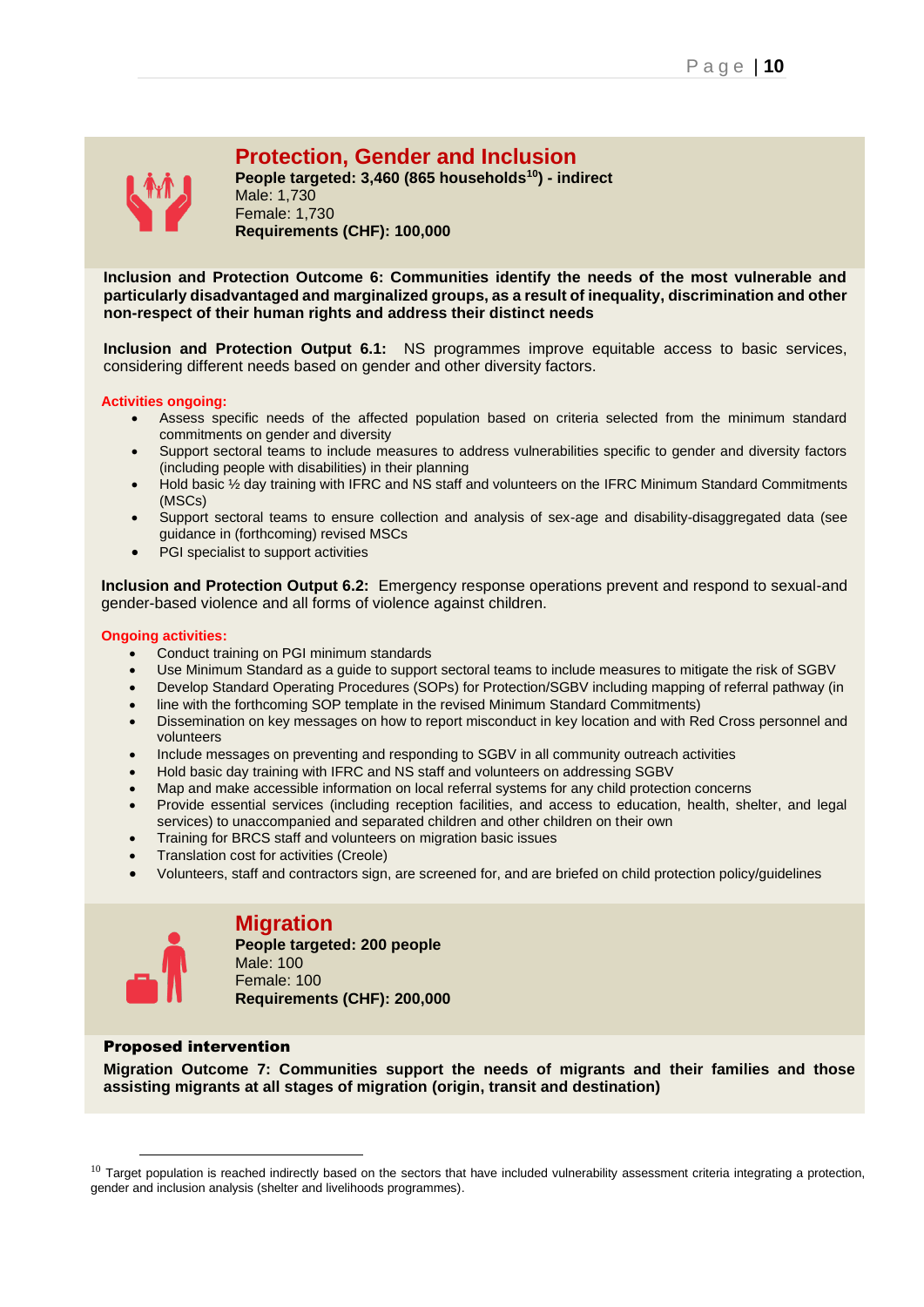**Migration Output 7.1:** Awareness raising and advocacy address xenophobia, discrimination and negative perceptions towards migrants are implemented.

#### **Activities ongoing:**

- Support National Society enhance the diplomacy in favour of vulnerable migrants
- Enhance the coordination with authorities and stakeholder to advocate for accessing of migrants to humanitarian aid
- Develop communication campaign to reduce stigma and xenophobia in collaboration with PGI
- Technical support to NS for providing assistance and protection services to migrants and IDP population.
- Systematize lessons learned from the operation

**Migration Output 7.2:** Family links are restored for people separated from, or without news of, their loved ones as a result of the disaster

#### **Activities completed**

- Continuation of interviews at the Bahamas Red Cross Office
- Frequent visit of all shelters to offer RFL phone calls and to take tracing cases
- Follow up on cases on Collective Shelter to monitor the unaccompanied minors and to endeavour to find their families
- Communicate families through the Call Centre, including regular call backs
- Work with the Member Groups on Abaco and Grand Bahama to increase the possibility to search the remaining population in the affected area
- Interaction with Department of Social Services to check names in shelter registers
- Support in forensic expertise to increase identification of mortal remains to follow up with authorities' identification of dead bodies.
- Train volunteers in RFL activities and referrals to other services such are (PSS)
- Organization of data management to centralize the information gather of missing people, and to issue proper followup
- Support to National Society through ICRC specialists



## **Disaster Risk Reduction**

**People targeted: 1,000 (250 households)** Male: 500 Female: 500 **Requirements (CHF): 600,000**

#### Proposed intervention

**DRR Output 8.1:** Communities in high risk areas are prepared for and able to respond to disaster

#### **Activities planned:**

- Review and revise/develop community contingency plans and finalize them through simulation drills.
- Disseminate the Public awareness and public education DRR key messages
- Establish community early warning system and strengthen early action
- Conduct local trainings (3) on Roadmap to Resilience (R2R)
- Implement one Vulnerability & Capacity assessment (eVCA) Training of Trainers
- Implement School Disaster Preparedness programme in 3 schools
- Printing billboards for evacuation routes and signs for 3 schools/communities
- Apply the School Safety Framework and the School Protected Module
- Carry out 3 workshops on Disaster Planning and Identification of Evacuation Route
- Support BRCS DRR activities in affected communities
- Support cost of the ARO DRR Coordinator

#### **DRR Outcome 9: Communities affected in disaster and crises affected areas adopt climate risk informed and environmentally responsible values and practice**

**DRR Output 9.1:** Contribution to climate change mitigation are made by implementing green solutions

#### **Activities planned:**

- Conduct a national workshop on climate change
- Train affected communities on climate change awareness
- Train volunteers on the Climate Change toolkit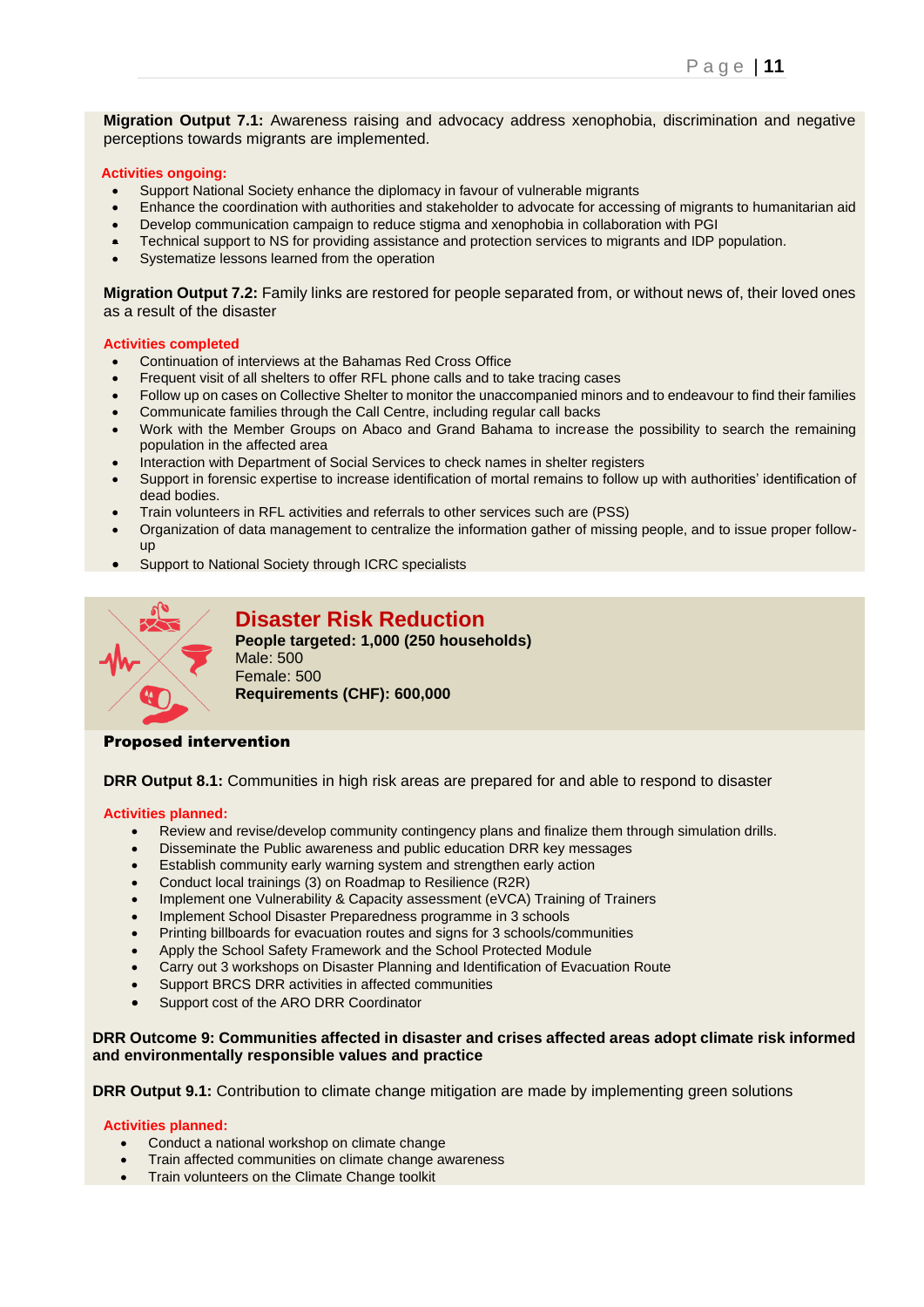- Revision of the natural resource law, (including humanitarian standards such as the Sphere Humanitarian Charter and Minimum Standards in Humanitarian Response)
- Lessons learned workshop on good practices environmental sustainability in recovery
- Environmental study to provide recommendations for subsequent action to be included in decision- making
- Proportional environmental impact assessments and subsequent management plans.
- Climate change and private sector case study on resilient economies
- Promote coordination with The Nature Conservancy (TNC) to develop partnership for further activities and nature based solutions

# **Strategies for Implementation**

#### **Strengthening National Society Requirements (CHF): 4,200,000**

The National Society Development (NSD) support is based on the OCAC and its plan of action. The facilitators of the OCAC workshop came back to BRCS after Hurricane Dorian to update and monitor the plan of action. The plan of action is also based on the volunteering development plan of BRCS that was a result of the regional volunteering workshop in February 2019. The five main areas of the OCAC Plan of Action are governance, management, volunteering development, branch development and communications and resource development.

Based on the demand for the technical and coordination support required to deliver in this operation, the following programme support functions and operation support are being established to ensure an effective and efficient technical coordination: human resources, logistics and supply chain; protection and visibility equipment for the NS; information technology support (IT); communications; social media management; CEA; security; planning, monitoring, evaluation, and reporting (PMER); and finance and administration. In addition, sectors currently present in the operation (shelter, livelihoods and basic needs, protection, gender and inclusion) are providing technical support and guidance to BRCS to develop policies, guidelines and procedures, and train staff and volunteers in key areas. For example, the BRCS has been supported to complete its Child protection Policy, initiate the development of a policy to prevent and respond to sexual exploitation and abuse (PSEA). IFRC Dorian Operation PSEA guidelines were updated with contact information for reporting staff misconduct. Posters with Safe Calls were displayed on office walls in Nassau, Abaco and Grand Bahamas.

All Red Cross actions are based on volunteer action and the operation will ensure/is ensuring that all personnel and volunteer staff participating in the emergency and recovery phases receive recognition, insurance, security and duty of care. All volunteers participating in this operation are receiving trainings, debriefing sessions and participate in the lessons learned workshops.

The Bahamas Red Cross is carrying out a Preparedness for Effective Response (PER) process to enhance their preparedness and response mechanism which was started through the Office of U.S. Foreign Disaster Assistance (OFDA) capacity building initiative and is being further expanded with the support of the Canadian Red Cross PER delegate. This EA will support the BRCS in the implementation of the different phases of the process for facilitating continuity of operations and services within the NS to deliver services to affected communities, and accountability to donors and partners in the face of disasters and crises. Please see EPoA for further detailed activities. In addition, the EA will support the rehabilitation of the BRCS branch in Grand Bahama through the support of the IFRC reconstruction advisor.

#### **Ensure Effective International Disaster Management Requirements (CHF): 4,300,000**

NS capacities to respond to disasters and crisis are strengthened throughout the identification of the main preparedness, response and recovery areas and components that required further investment: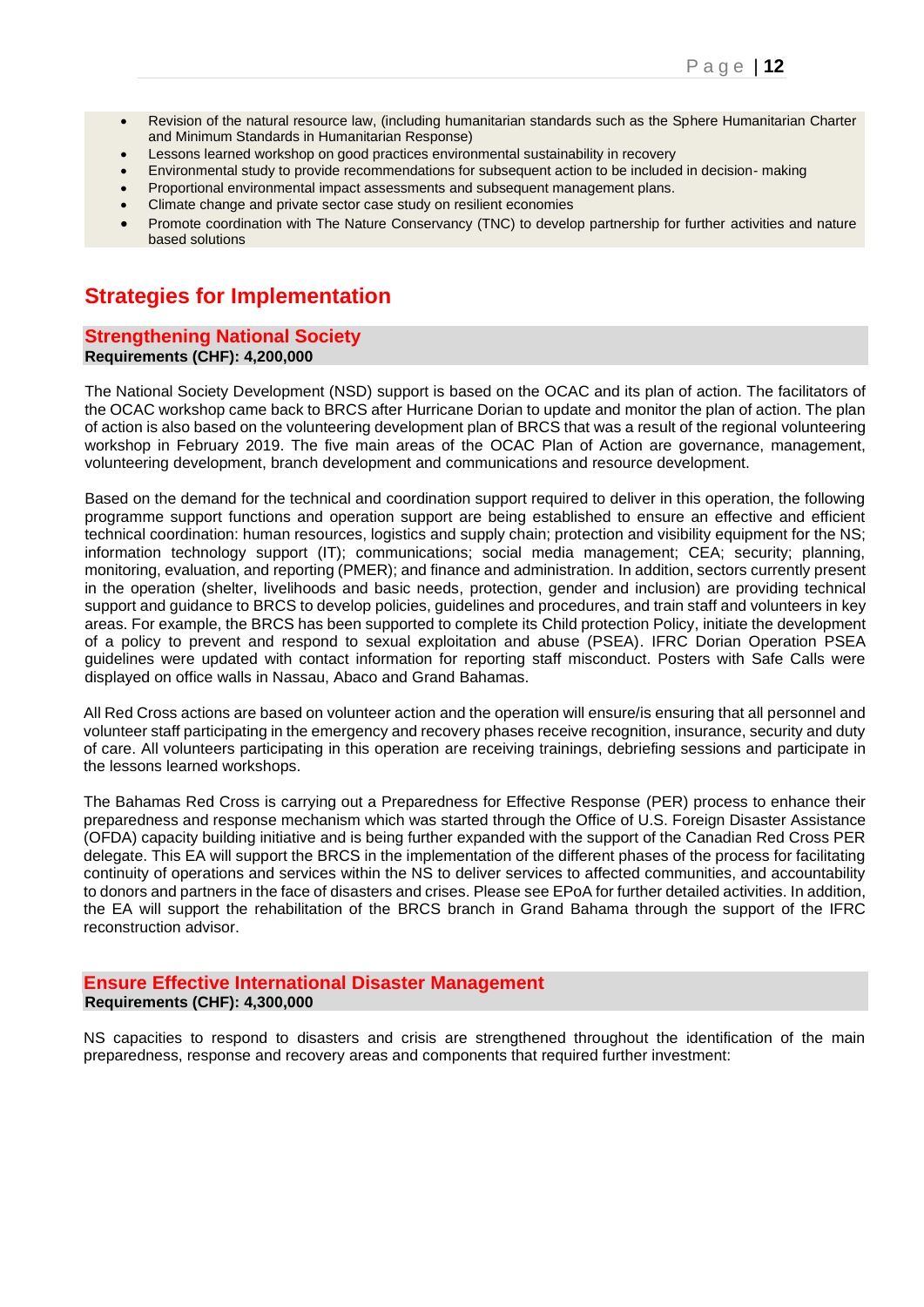- Deployment of Surge support as needed (Communications; Community, Engagement and Accountability (CEA); Logistics; PGI, WASH; Shelter; PMER; Finance; Relief; Emergency Response Unit (ERU); and others)
- Capacity strengthening of the national and branch disaster response teams (training, refreshment, insurance, equipment and performance) in relevant specific sectors or areas of intervention.
- Strengthening/development of the emergency response center, equipment, procedures, information management capacities.
- Information Management support for the operation during preparedness, response and recovery phases, including the activation of the Surge Information Management System (SIMS).
- General human resource support for the operation

The coordinating role of the IFRC within the international humanitarian system is enhanced:

- Provision of regional shelter coordination support in fulfilling IFRC role as chair of the REDLAC Shelter Working Group and Global Shelter Cluster lead agency for natural disasters.
- Provision of shelter coordination support at the country level in coordination with OCHA, CDEMA and NEMA.

#### **Influence Others as Leading Strategic Partners Requirements (CHF): 400,000**

IFRC supports BRCS through:

- Strengthening Movement coordination to facilitate informed operational strategies.
- Establishing coordination with government and other humanitarian actors including UN agencies to ensure complementarities in response.
- Management and delivery of the programme will be informed by appropriate monitoring and evaluation.
- Development of Resource Mobilization Strategy and training of volunteers and staff in Resource Mobilization
- Development of a Monitoring and Evaluation (M&E) Plan to enhance the scope and adapt the activities and needs by designing a technical guidance to ensure the performance of the operation is well documented through the proposed indicators, ensuring all the data collected in the areas of intervention is completely aligned with the measurement criteria stablished to facilitate the reporting process. This will be done in close coordination with the Information Management team.
- PMER and information management (IM) capacities will be reinforced in the National Society.
- A Real Time Evaluation (RTE) of the operation that informs advocacy to increase reach and improve quality of programming. The outcome of this RTE will contribute to organizational learning for the IFRC and its member National Societies, the BRCS and other Movement partners in responding to disasters in small Island state context. In addition, a final evaluation and a lesson learned workshop will be carry about at the end of the operation to assess the relevance, coverage, effectiveness and efficiency.
- The development of an International Disaster Response Law (IDRL) case study to assess the legal and institutional framework of The Bahamas relating to incoming international disaster relief items, in light of the management of the international response to "Dorian" and against the benchmarking of the *IDRL Guidelines*. This activity will complement an ongoing "Capacity Building Initiative" OFDA Project which identifies a Disaster Law component to support English-speaking Caribbean National Societies to develop policy advocacy strategies and sensitize governments and CDEMA to the need to adopt and implement climate-smart policy frameworks. The activity will contribute to identify and advocate for recommendations to improve the legislation related to the regulation and facilitation of the entry of international humanitarian aid and assistance in case of large-scale disasters
- The National Society's capacities will be reinforced in Humanitarian Diplomacy to support and sustain advocacy efforts in Disaster Law.
- Public communications support to this operation will ensure that humanitarian needs are highlighted, and the achievements of the operation are well-profiled through proactive public information that integrates the use of IFRC online platforms, media relations activities, audio-visual production and social media engagement.

#### **Ensure a strong IFRC Requirements (CHF): 200,000**

IFRC will put in place the necessary mechanisms for timely and effective needs assessment, planning, monitoring, evaluation, reporting, accountability and quality assurance; following up the outcomes of the first audit of the operation and carrying out an audit towards the end of the operation.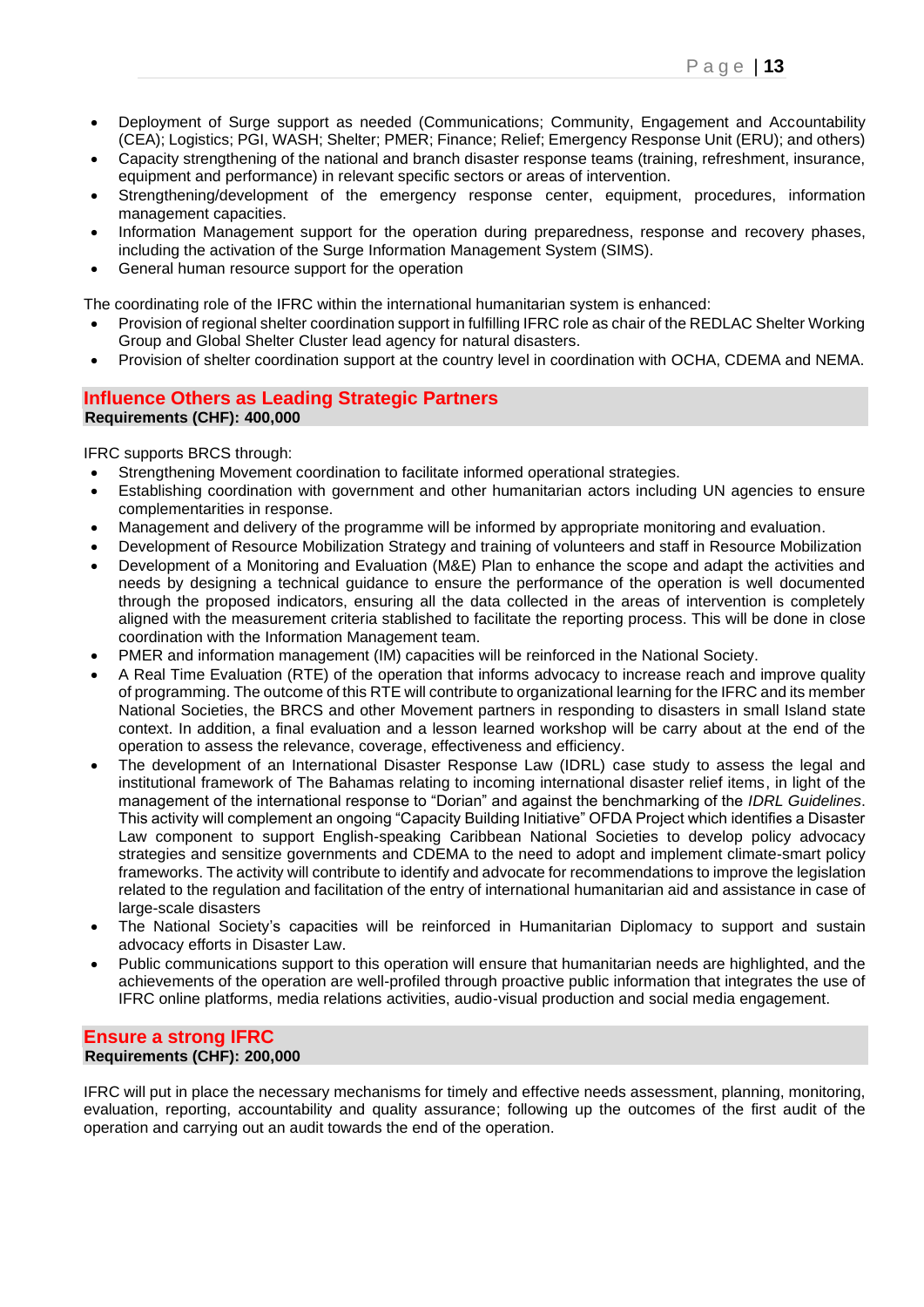# **Funding Requirements<sup>11</sup>**

International Federation of Red Cross and Red Crescent Societies

# **EMERGENCY APPEAL**

# *MDRBS003 - BAHAMAS- HURRICANE DORIAN*

*Funding requirements - summary*

| <b>TOTAL FUNDING REQUIREMENTS</b>                     | 32,000,000 |
|-------------------------------------------------------|------------|
| <b>ENSURE A STRONG IFRC</b>                           | 300,000    |
| <b>INFLUENCE OTHERS AS LEADING STRATEGIC PARTNERS</b> | 400,000    |
| <b>ENSURE EFFECTIVE INTER'L DISASTER MANAGEMENT</b>   | 4,600,000  |
| <b>STRENGHTEN NATIONAL SOCIETY CAPACITIES</b>         | 4,500,000  |
| <b>MIGRATION</b>                                      | 200,000    |
| <b>INCLUSION, GENDER AND PROTECTION</b>               | 200,000    |
| <b>WATER, SANITATION AND HYGIENE</b>                  | 900,000    |
| <b>HEALTH</b>                                         | 400,000    |
| <b>LIVELIHOODS AND BASIC NEEDS</b>                    | 13,700,000 |
| <b>SHELTER</b>                                        | 6,200,000  |
| <b>DISASTER RISK REDUCTION</b>                        | 600,000    |
|                                                       |            |

*all amounts in Swiss Francs (CHF)*

**Jagan Chapagain** Secretary General

\_\_\_\_\_\_\_\_\_\_\_\_\_\_\_\_\_\_\_\_\_\_\_\_\_\_\_\_\_\_

<sup>&</sup>lt;sup>11</sup> The overall Funding Requirements also include an Emergency Response Unit (ERU) bi-lateral component valued at 710,164 Swiss francs.